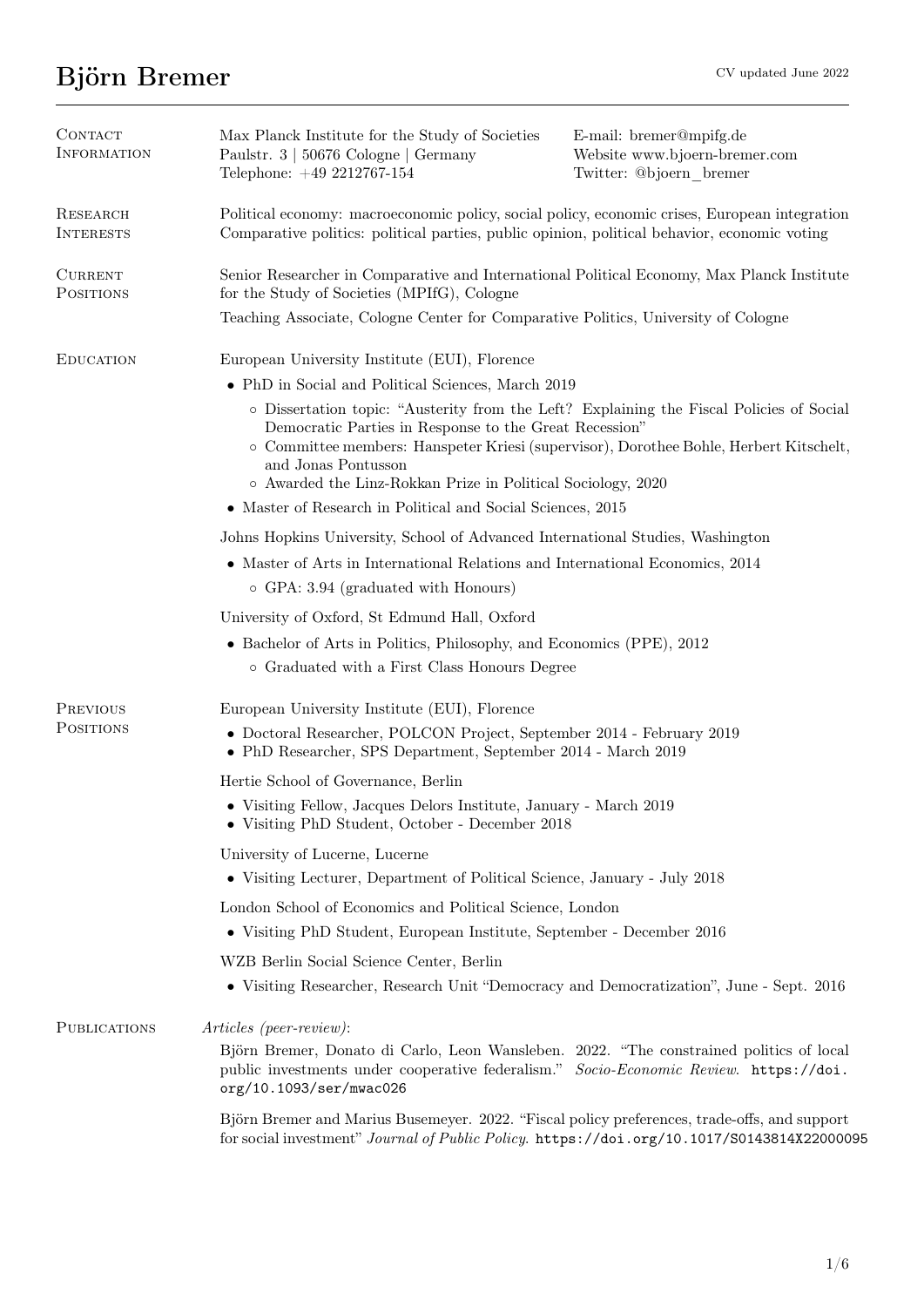Björn Bremer and Line Rennwald. 2022. "Who still likes social democracy? The support base of social democratic parties reconsidered.'' Party Politics. [https://doi.org/10.1177/](https://doi.org/10.1177/13540688221093770) [13540688221093770](https://doi.org/10.1177/13540688221093770)

Björn Bremer and Reto Bürgisser. 2022. "Public opinion on welfare state recalibration in times of austerity: Evidence from survey experiments.'' Political Science Research and Methods. Online first. <https://doi.org/10.1017/psrm.2021.78>

Björn Bremer and Reto Bürgisser. 2022. "Do citizens care about government debt? Evidence from survey experiments on budgetary trade-offs and priorities.'' European Journal of Political Research. Online first. <https://doi.org/10.1111/1475-6765.12505>

Abel Bojar, Björn Bremer, Hanspeter Kriesi, and Chendi Wang. 2022. "The effect of austerity packages on government popularity during the Great Recession.'' British Journal of Political Science 52(1):181-199. <https://doi.org/10.1017/S0007123420000472>

Lucio Baccaro, Björn Bremer, and Erik Neimanns. 2021. "Till austerity do us part? A survey experiment on support for the euro in Italy." *European Union Politics* 22(3):401-423. <https://doi.org/10.1177/14651165211004772>

Björn Bremer, Swen Hutter, and Hanspeter Kriesi. 2020. "Dynamics of protest and electoral politics in the Great Recession.'' European Journal of Political Research 59(4):842-866. <https://doi.org/10.1111/1475-6765.12375>

Björn Bremer, Philipp Genschel, and Markus Jachtenfuchs. 2020. "Juncker's curse? Identity, interest and public support for the integration of core state powers.'' Journal of Common Market Studies 58(1):56-75. <https://doi.org/10.1111/jcms.12980>

Björn Bremer and Sean McDaniel. 2020. "The ideational foundations of social democratic austerity in the context of the Great Recession.'' Socio-Economic Review 18(2):439-463. <https://doi.org/10.1093/ser/mwz001>

Björn Bremer. 2020. "The political economy of the SPD reconsidered: Evidence from the Great Recession.'' German Politics 29(3):441-463. [https://doi.org/10.1080/09644008.](https://doi.org/10.1080/09644008.2018.1555817) [2018.1555817](https://doi.org/10.1080/09644008.2018.1555817)

Björn Bremer. 2018. "The missing left? Economic crisis and the programmatic response of social democratic parties in Europe.'' Party Politics 24(1):23-38. [https://doi.org/10.](https://doi.org/10.1177/1354068817740745) [1177/1354068817740745](https://doi.org/10.1177/1354068817740745)

## Book chapters (peer-review):

Björn Bremer. Forthcoming. "Social democracy." In Neil Carter, Dan Keith, Gyda Sindre, and Sofia Vasilopoulou (eds.), Routledge Handbook of Political Parties. London: Routledge.

Björn Bremer. 2022. "Public preferences towards social investment: Comparing patterns of support across three continents." In Julian Garritzmann, Silja Häusermann, and Bruno Palier (eds.), The World Politics of Social Investment (Volume I): The Welfare State in the Century of Knowledge. Oxford: Oxford University Press.

Björn Bremer, Swen Hutter, and Hanspeter Kriesi. 2020. "Electoral punishment and protest politics in times of crisis." In Hanspeter Kriesi, Jasmine Lorenzini, Bruno Wüest, and Silja Häusermann (eds.), Contention in Times of Crises: Comparing Political Protest in 30 European Countries, 2000-2015. Cambridge: Cambridge University Press.

Björn Bremer and Julia Schulte-Cloos. 2019. "The restructuring of British and German party politics in times of crisis.'' In Swen Hutter and Hanspeter Kriesi (eds.), European Party Politics in Times of Crisis. Cambridge: Cambridge University Press.

Björn Bremer and Guillem Vidal. 2018. "From boom to bust: A comparative analysis of Greece and Spain.'' In Doxis Doxiadis and Aimee Placas (eds.), Living under Austerity: Greek Society in Crisis. New York: Berghahn Books.

# Policy papers:

Guido Baldi, Björn Bremer, and Thore Schlaack. 2017. "International investments and current account imbalances: The importance of valuation changes''. DIW Roundup 117, pp. 1-8.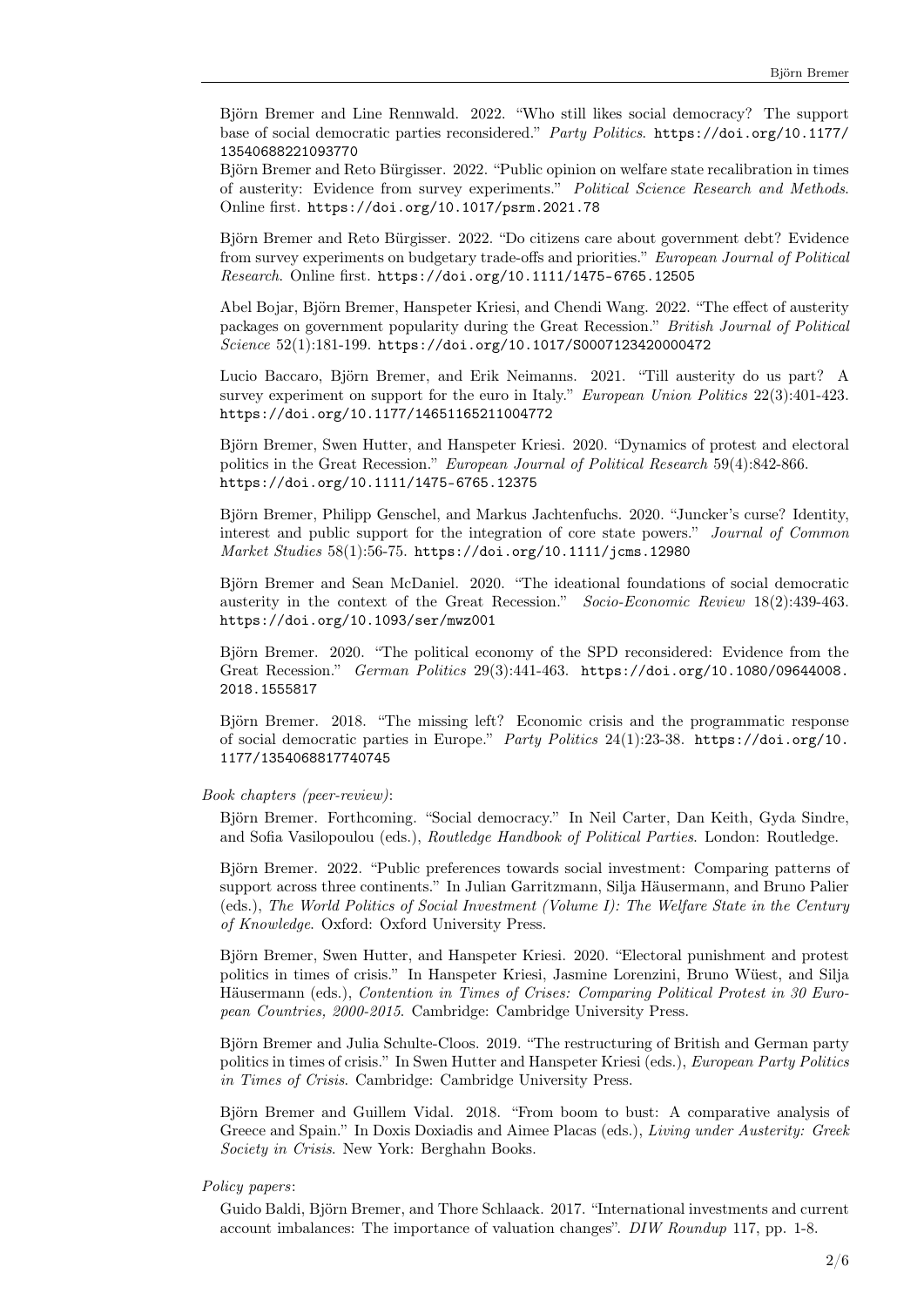Guido Baldi and Björn Bremer. 2015. "The evolution of Germany's net foreign asset position." DIW Economic Bulletin, 22+23/2015, pp. 303-309.

Stefan Bach, Guido Baldi, Kerstin Bernoth, Björn Bremer, Beatrice Farkas, Ferdinand Fichtner, Marcel Fratzscher, and Martin Gornig. 2013. ``More growth through higher investment.'' DIW Economic Bulletin, 08/2013, pp. 5-16.

# Book reviews:

Björn Bremer. 2019. The Clientelistic Turn in Welfare State Policy-Making: Party Politics in Times of Austerity, Evelyne Hübscher, London, ECPR Press / Rowman  $\&$  Littlefield International Ltd. (2018). Swiss Political Science Review 25(3):330-333. [https:](https://doi.org/10.1111/spsr.12368) [//doi.org/10.1111/spsr.12368](https://doi.org/10.1111/spsr.12368)

## Other:

Björn Bremer, Theresa Kuhn, Maurits Meijers, and Francesco Nicoli. 2020. "The EU can improve the political sustainability of Next Generation EU by making it a long-term structure.'' November 4, VoxEU.org.

Björn Bremer and Philipp Genschel. 2020. "Corona solidarity." May 7, EUIdeas Blog.

Nils Redeker and Björn Bremer. 2020. "Geduldig am Abgrund." April 24, Jacques Delors Institut Berlin, Policy Position.

Lucio Baccaro, Björn Bremer, and Erik Neimanns. 2020. "Everyone thinks that Germans oppose `coronabonds'. Our research shows how they're wrong.'' April 20, Monkey Cage, Washington Post.

Björn Bremer and Leon Wansleben. 2020. "Now is the moment to revive the fiscal contract." April 4, Radix.

Björn Bremer and Matthias Matthijs. 2020. "The coronavirus is reducing Merkel's EU legacy to ashes.'' March 17, Foreign Policy.

Björn Bremer and Philipp Genschel. 2019. "Sind die Wähler schuld an mangelnder europäischer Solidarität?" November 18, DVPW Blog.

Björn Bremer. 2019. "Germany's growth model under attack?" June 11, AICGS Blog.

Björn Bremer. 2019. "Why Germany and the US should embark on a large-scale investment program now.'' April 3, AICGS Blog.

Björn Bremer. 2017. "The crisis of the SPD: Where now for Germany's social democrats?" September 28, LSE EUROPP Blog.

Björn Bremer. 2017. "Hope for Europe's social democrats? Why Martin Schulz might reinvigorate the SPD but struggle to become chancellor.'' February 10, WZB Democracy Blog.

#### Book manuscript:

Austerity from the left: Social democratic parties in the shadow of the Great Recession (under contract with Oxford University Press)

# Under review:

``Strategic interdependence and preferences for debt mutualization in the eurozone'' (with Lucio Baccaro and Erik Neimanns)

"In this together? Support for European fiscal integration in the COVID-19 crisis" (with Theresa Kuhn, Maurits Meijers, and Francesco Nicoli)

``Manufacturing support for international cooperation: How parties can affect fiscal integration preferences'' (with Maurits Meijers, Theresa Kuhn, and Francesco Nicoli)

Work in **PROGRESS**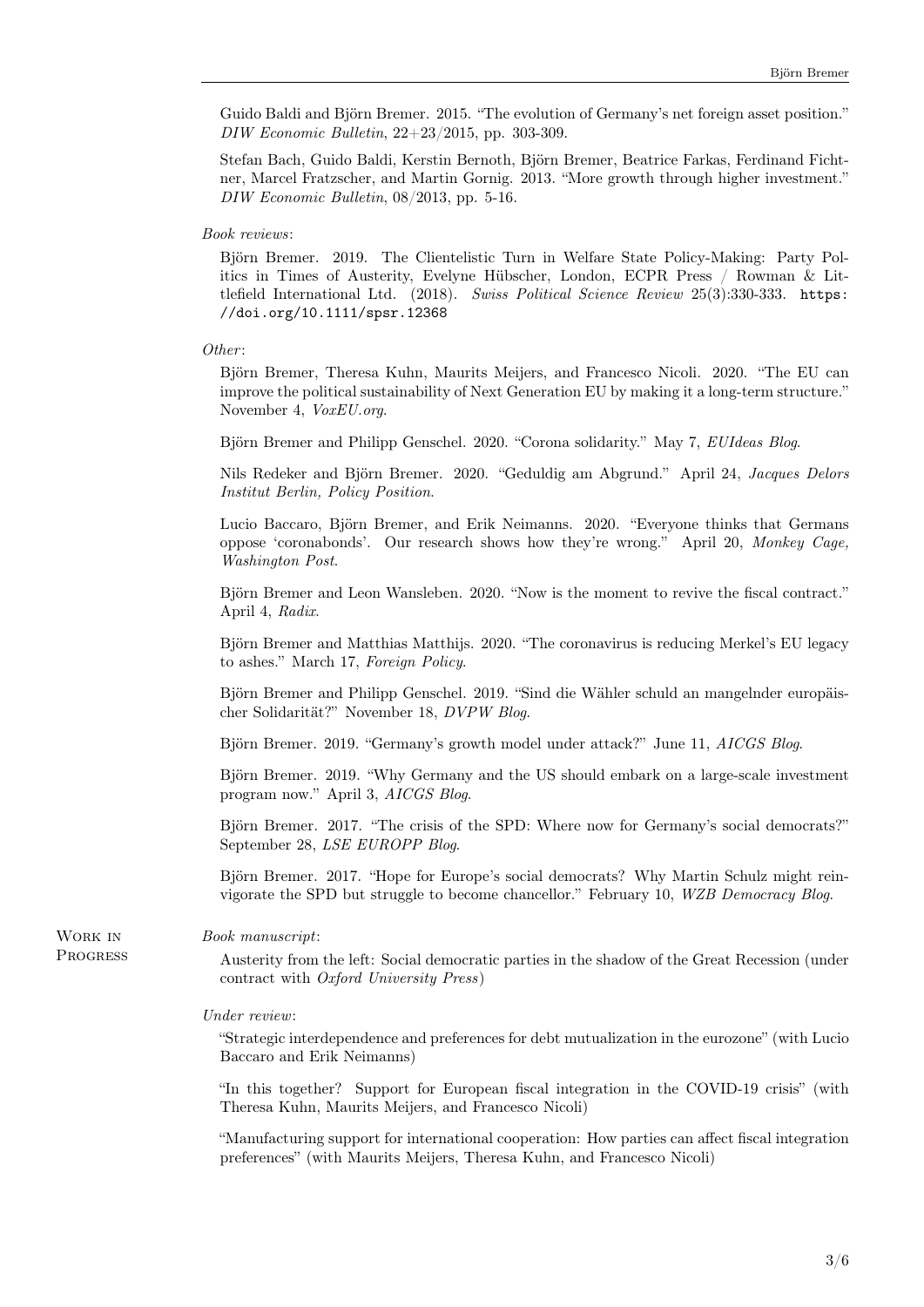|  | <i>Working papers:</i> |  |
|--|------------------------|--|
|--|------------------------|--|

``Is the low tax doctrine rooted in public opinion? Evidence from four European countries'' (with Reto Bürgisser)

``Public opinion towards growth strategies: Evidence from a new survey'' (with Lucio Baccaro, Kostas Gemenis, and Erik Neimanns)

``Covid Keynesianism and its trade-offs: Evidence from a survey experiment'' (with Lucio Baccaro)

``Better off vs. left behind? Patterns of support for the euro in Italy and Germany'' (with Lucio Baccaro and Erik Neimanns)

``Party favoritism and local public investment: Quasi-experimental evidence from Germany'' (with Robin Hetzel)

``The distributive preferences of green voters in times of electoral realignment'' (with Hanna Schwander)

``Much ado about debt? Understanding how people reason about debt (un)sustainability'' (with Charlotte Cavaille, Catherine de Vries, and Lisanne de Blok)

``The electoral consequences of centrist policies: Fiscal consolidations and the fate of social democratic parties'' (chapter for an edited book volume by Silja H\"ausermann and Herbert Kitschelt)

Ongoing projects (selected):

**TEACHING** 

``Quantitative easing and trust in central banks: Evidence from a natural experiment'' (with Lucio Baccaro)

``When central banking becomes costly: The politics of unconventional monetary policies and its trade-offs'' (with Jeffrey Chwieroth)

``What shapes public opinion towards Green central banking? (with Jeffrey Chwieroth)

"What explains support for wealth protection policies? Ethnicity, class, and inequality" (with Jeffrey Chwieroth and Andrew Walter)

``Is the left more profligate than the right? Partisanship and public debt revisited''

University of Cologne, Cologne Center for Comparative Politics, Cologne

| <b>EXPERIENCE</b> | • "Economic and Political Inequality", Fall 2021 (Seminar, MA level)<br>• "Democratic Theory and Practice", Spring 2021 (Lecture, MA level)<br>• "The Politics of Macroeconomic Policies", Spring 2020 (Seminar, BA level) |  |
|-------------------|----------------------------------------------------------------------------------------------------------------------------------------------------------------------------------------------------------------------------|--|
|                   | University of Lucerne, Political Science Department, Lucerne<br>• "Comparative Political Economy: An Introduction", Spring 2018 (Seminar, MA level)                                                                        |  |
|                   | Johns Hopkins University, School of Advanced International Studies, Washington, DC<br>• "Comparative National Systems", Spring 2014 (Tutorials, MA level)                                                                  |  |
|                   | Noonkodin Secondary School, Monduli, Tanzania<br>• Politics and History Teacher, 2010                                                                                                                                      |  |
| EXTRA TRAINING    | EUI Teacher Training Course, June 2017                                                                                                                                                                                     |  |
|                   | Second Lucerne Master Class, September/October 2015 (Wolfgang Streeck)<br>Essex Summer School in Social Science Data Analysis:                                                                                             |  |
|                   | • Analysing Big Data, July/August 2015 (Chris P. Fariss)<br>• Mathematics for Social Scientists, July/August 2015 (Christopher Saker, Dan Brawn)                                                                           |  |
|                   | Lifewhat Summer School, July 2015                                                                                                                                                                                          |  |
|                   | Other workshops:                                                                                                                                                                                                           |  |
|                   | • Machine Learning, May 2017 (Slava Mikhaylov)                                                                                                                                                                             |  |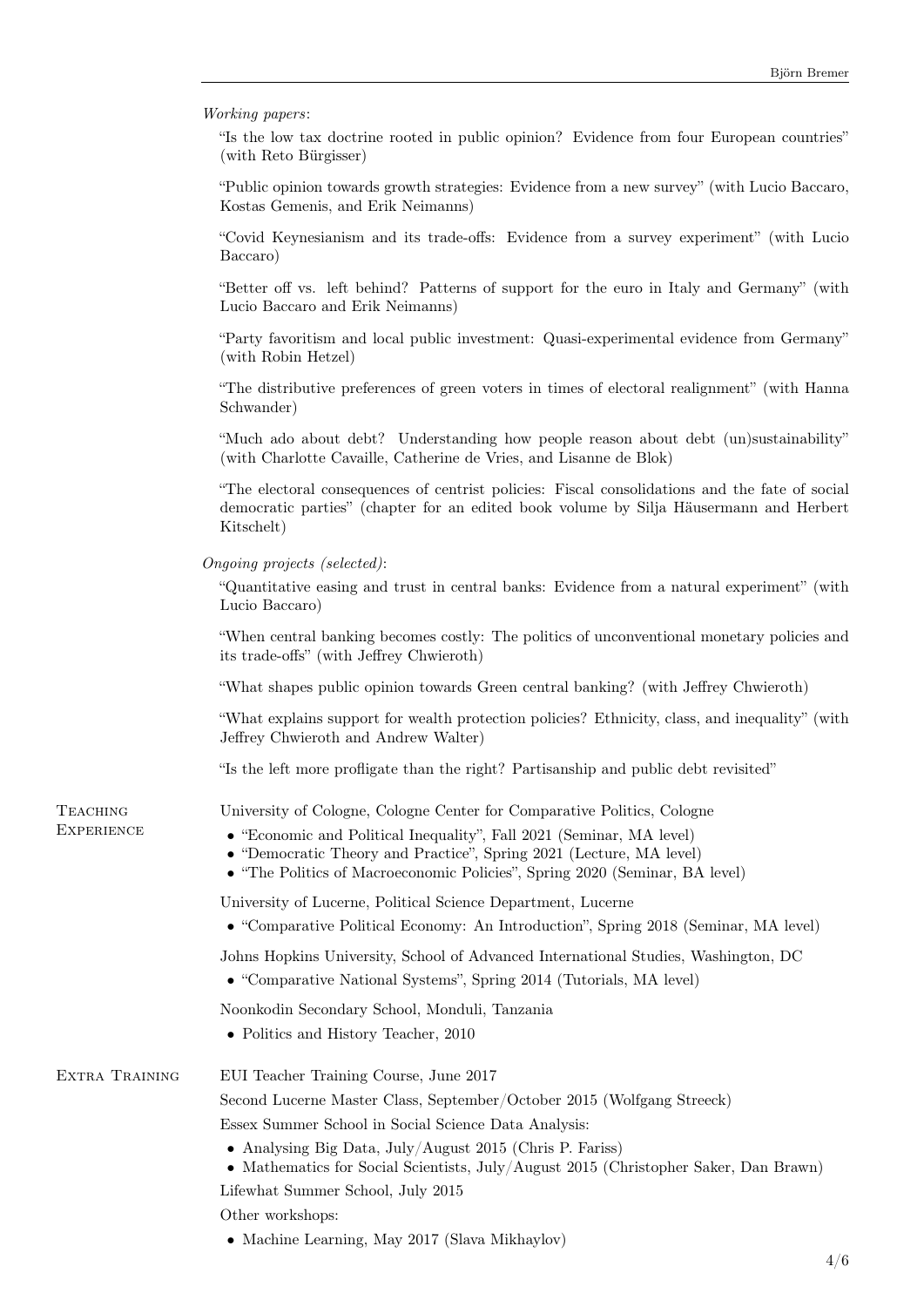|                                         | • Introduction to Multi-Level Modeling, April 2016 (Héctor Cebolla Boado)<br>• Visualizing Data and Statistical Models, March 2016 (Richard Traunmüller)<br>• Introduction to Panel Data Analysis, May 2015 (Martin Ehlert)<br>• Structural Equation Models, April 2015 (Tenko Raykov)<br>• Innovations in Quantitative Content Analysis, February 2015 (Swen Hutter, Wouter van<br>Attefeldt, Peter Makarov)<br>• Categorical Data Analysis, January - March 2015 (Hannes Kröger) |
|-----------------------------------------|------------------------------------------------------------------------------------------------------------------------------------------------------------------------------------------------------------------------------------------------------------------------------------------------------------------------------------------------------------------------------------------------------------------------------------------------------------------------------------|
| AWARDS, GRANTS,<br>AND SCHOLARSHIPS     | LSE Research Support Fund and Systemic Risk Centre (with Jeffrey Chwieroth and Andrew<br>Walter): $\text{£}18,000$ (2021)                                                                                                                                                                                                                                                                                                                                                          |
|                                         | Bocconi University (with Catherine de Vries, Charlotte Cavaille, and Lisanne de Blok): $\in 9,195$<br>(2020)                                                                                                                                                                                                                                                                                                                                                                       |
|                                         | Amsterdam Centre for European Studies (ACES), University of Amsterdam (with Theresa<br>Kuhn, Maurits Meijers, Francesco Nicoli): $\epsilon$ 35,000 (2020)                                                                                                                                                                                                                                                                                                                          |
|                                         | Amsterdam Centre for Inequality Studies (AMCIS), University of Amsterdam (with Theresa<br>Kuhn, Maurits Meijers, Francesco Nicoli): $\epsilon$ 7,000 (2020)                                                                                                                                                                                                                                                                                                                        |
|                                         | Linz-Rokkan Prize in Political Sociology, European University Institute (2020)                                                                                                                                                                                                                                                                                                                                                                                                     |
|                                         | Research Infrastructure Investment Fund, Department of International Relations, London<br>School of Economics and Political Science (with Jeffrey Chwieroth): £7,000 GBP (2020)                                                                                                                                                                                                                                                                                                    |
|                                         | PhD Grant, European University Institute (2017-2018)<br>Peter Mair Memorial Award, European Politics & Society Section, APSA (2016)                                                                                                                                                                                                                                                                                                                                                |
|                                         | Doctoral Scholarship of the German Academic Exchange Service, DAAD (2014-17)                                                                                                                                                                                                                                                                                                                                                                                                       |
|                                         | Phi Betta Kappa, Johns Hopkins University (2014)                                                                                                                                                                                                                                                                                                                                                                                                                                   |
|                                         | Graduate Scholarship of the German Academic Exchange Service, DAAD (2012-14)                                                                                                                                                                                                                                                                                                                                                                                                       |
|                                         | SAIS Fellowship: Grant towards tuition fees (2012-14)                                                                                                                                                                                                                                                                                                                                                                                                                              |
|                                         | Scholarship of the German National Academic Foundation (2010-2014)                                                                                                                                                                                                                                                                                                                                                                                                                 |
|                                         | Open Scholarship, St Edmund Hall: Prize awarded for academic performance $(2011/12)$                                                                                                                                                                                                                                                                                                                                                                                               |
|                                         | Open Exhibition, St Edmund Hall: Prize awarded for academic performance $(2010/11)$                                                                                                                                                                                                                                                                                                                                                                                                |
|                                         | Scholarship of the Hans-Rudolf-Stiftung (2009-12)                                                                                                                                                                                                                                                                                                                                                                                                                                  |
|                                         | Scholarship of the German UWC Foundation to attend UWC Atlantic College (2007-09)                                                                                                                                                                                                                                                                                                                                                                                                  |
|                                         | Scholarship of the Anglo-German Club Hamburg (2007-09)                                                                                                                                                                                                                                                                                                                                                                                                                             |
| <b>WORKSHOP</b>                         | University of Konstanz, International Studies Seminar Series, January 2022                                                                                                                                                                                                                                                                                                                                                                                                         |
| PRESENTATIONS /<br><b>INVITED TALKS</b> | European Politics Online Workshop (EuroPOW), November 2021                                                                                                                                                                                                                                                                                                                                                                                                                         |
|                                         | Sciences Po Paris, September 2021                                                                                                                                                                                                                                                                                                                                                                                                                                                  |
|                                         | Vrije Universiteit Brussel, June 2021                                                                                                                                                                                                                                                                                                                                                                                                                                              |
|                                         | Manchester Metropolitan University, December 2020                                                                                                                                                                                                                                                                                                                                                                                                                                  |
|                                         | European Politics Online Workshop (EuroPOW), September 2020                                                                                                                                                                                                                                                                                                                                                                                                                        |
|                                         | Amsterdam Centre for European Studies, University of Amsterdam, November 2019                                                                                                                                                                                                                                                                                                                                                                                                      |
|                                         | Laboratory for Comparative Social Research, Higher School of Economics, St. Petersburg,<br>September 2019                                                                                                                                                                                                                                                                                                                                                                          |
|                                         | European Governance Colloquium, Hertie School of Governance, February 2019                                                                                                                                                                                                                                                                                                                                                                                                         |
|                                         | Wissenschaftskolleg Berlin, November 2019                                                                                                                                                                                                                                                                                                                                                                                                                                          |
|                                         | Summer School on Economics and Society, EUI, July 2018                                                                                                                                                                                                                                                                                                                                                                                                                             |
|                                         | Comparative Politics and Public Policy Research Colloquium, EUI, February 2018                                                                                                                                                                                                                                                                                                                                                                                                     |
|                                         | University of Konstanz, January 2018                                                                                                                                                                                                                                                                                                                                                                                                                                               |
|                                         | Political Behaviour Group in Berlin & Brandenburg, Humbolt University, November 2017                                                                                                                                                                                                                                                                                                                                                                                               |
|                                         | Workshop on Rethinking Germany's Political Economy, San Francisco, August 2017<br>Sciences Po Paris, March 2017                                                                                                                                                                                                                                                                                                                                                                    |
|                                         | LSE Political Economy Seminar, LSE, November 2016                                                                                                                                                                                                                                                                                                                                                                                                                                  |
|                                         |                                                                                                                                                                                                                                                                                                                                                                                                                                                                                    |